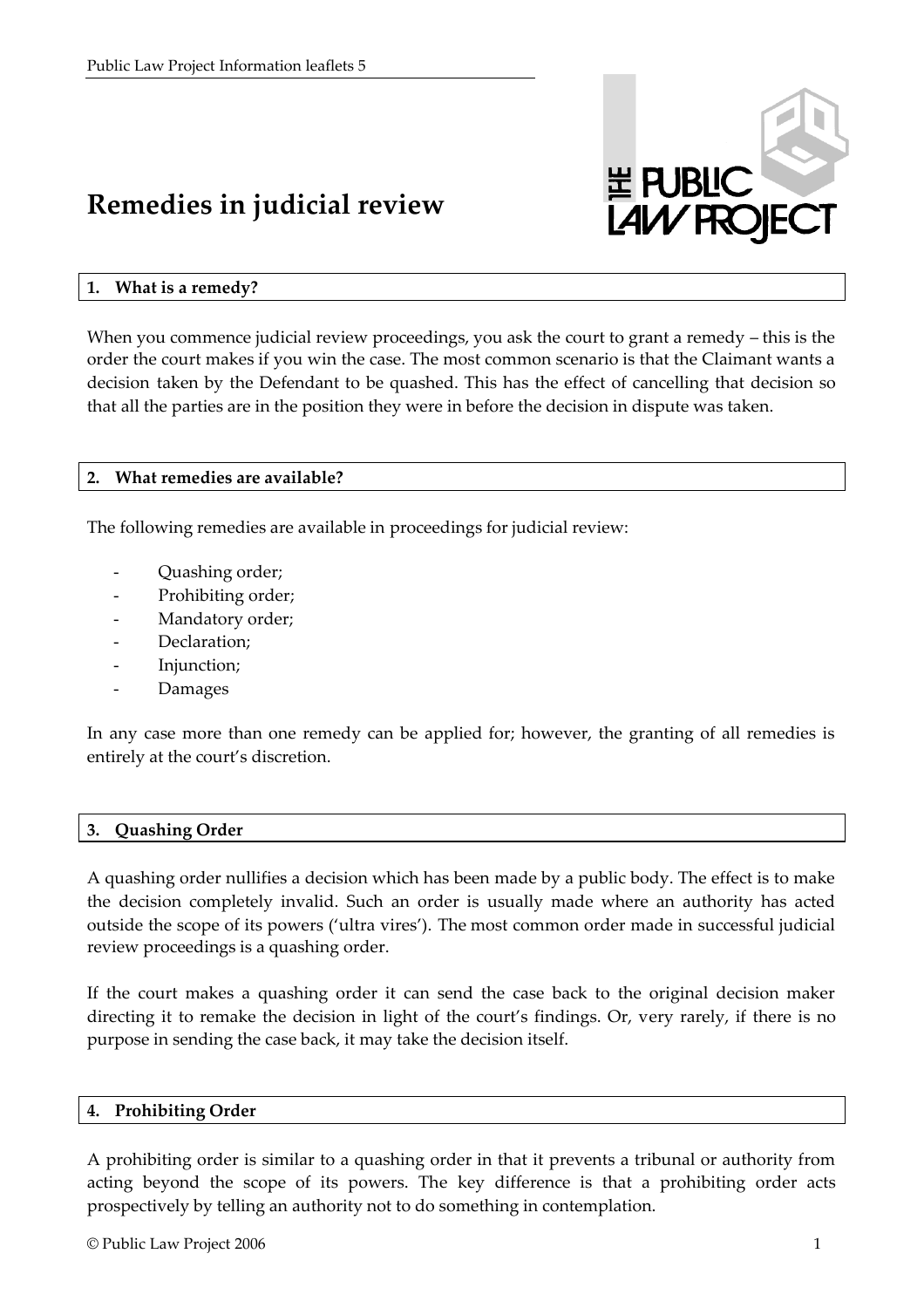Examples of where prohibiting orders may be appropriate include stopping the implementation of a decision in breach of natural justice, or to prevent a local authority licensing indecent films, or to prevent the deportation of someone whose immigration status has been wrongly decided.

# **5. Mandatory Order**

A mandatory order compels public authorities to fulfil their duties. Whereas quashing and prohibition orders deal with wrongful acts, a mandatory order addresses wrongful *failure* to act. A mandatory order is similar to a mandatory injunction (below) as they are orders from the court requiring an act to be performed. Failure to comply is punishable as a contempt of court.

Examples of where a mandatory order might be appropriate include: compelling an authority to assess a disabled person's needs, to approve building plans, or to improve conditions of imprisonment.

A mandatory order may be made in conjunction with a quashing order, for example, where a local authority's decision is quashed because the decision was made outside its powers, the court may simultaneously order the court to remake the decision within the scope of its powers.

#### **6. Declaration**

A declaration is a judgment by the Administrative Court which clarifies the respective rights and obligations of the parties to the proceedings, without actually making any order. Unlike the remedies of quashing, prohibiting and mandatory order the court is not telling the parties to do anything in a declaratory judgment.

For example, if the court declared that a proposed rule by a local authority was unlawful, a declaration would resolve the legal position of the parties in the proceedings. Subsequently, if the authority were to proceed ignoring the declaration, the applicant who obtainted the declaration would not have to comply with the unlawful rule and the quashing, prohibiting and mandatory orders would be available.

#### **7. Injunction**

An injunction is an order made by the court to stop a public body from acting in an unlawful way. Less commonly, an injunction can be mandatory, that is, it compels a public body to do something.

Where there is an imminent risk of damage or loss, and other remedies would not be sufficient, the court may grant an interim injunction to protect the position of the parties before going to a full hearing. If an interim in injunction is granted pending final hearing, it is possible that the side which benefits from the injunction will be asked to give an undertaking that if the other side is successful at the final hearing, the party which had the benefit of the interim protection can compensate the other party for its losses. This does not happen where the claimant is legally aided.